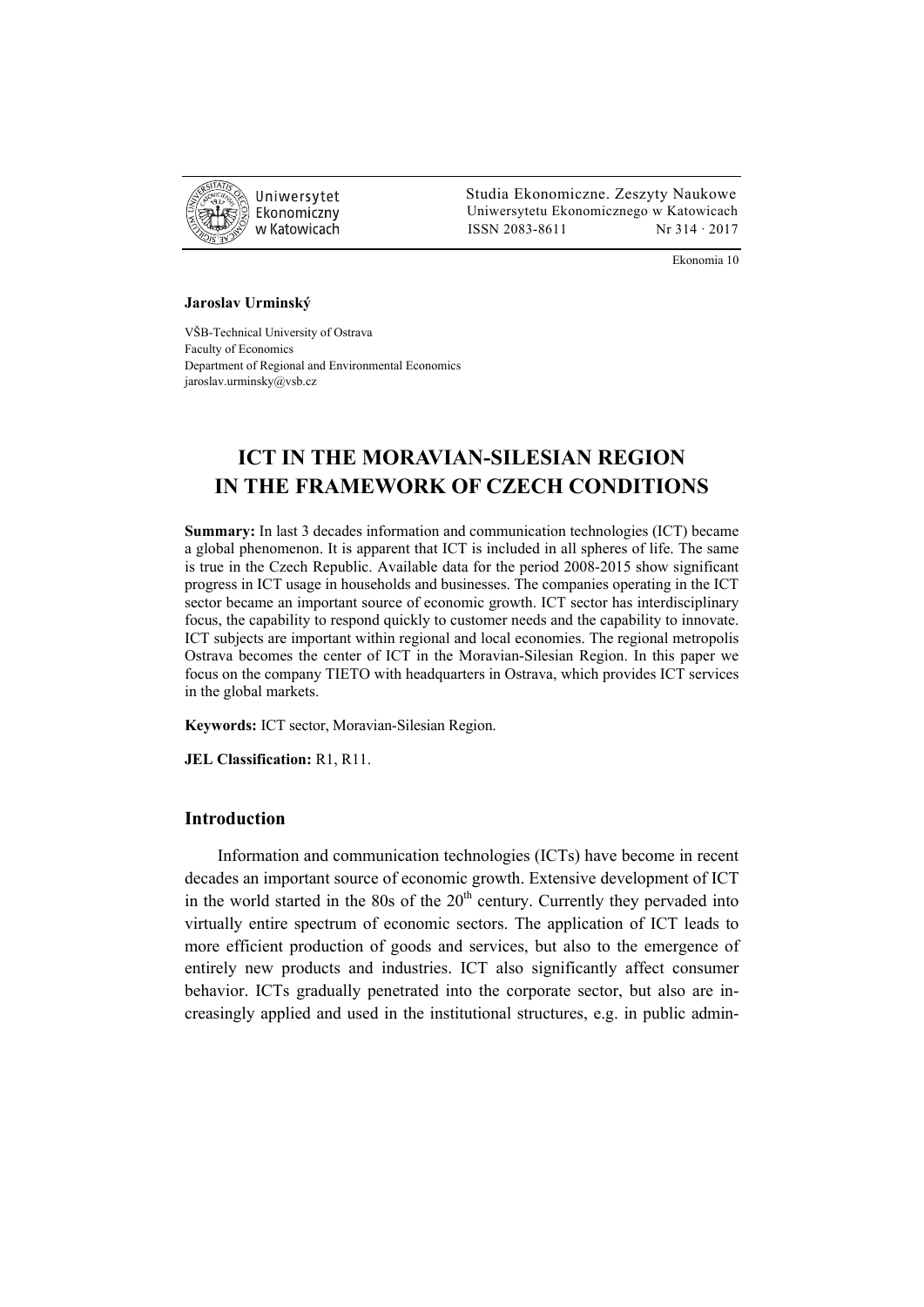istration. Currently, ICT is a sector significantly contributing to the GDP in all developped countries. From a broader perspective, ICTs contributes to changes in economic processes and social institutions. They have become a global phenomenon. The impact of these technologies is much broader. In principle, they penetrated into all areas of modern life [see Castells, 2011, Doucek, Nedomová, 2011, Lelek, Volejníková, 2011, Hes, Šálková, Regnerová, 2010].

ICTs and their applications have become a very important factor in competitiveness, especially in developed countries and are contributing to the overall economic development [see Dedrick et al., 2003; Venturini, 2009]. Marčan [2006] points out that the rate of usage of ICT is considered as a critical factor affecting the competitiveness and efficiency of national economies. Especially positive effect on increasing labor productivity is often cited as a factor influencing entire competitiveness of economies. Fischer, Vltavská, Doucek and Hančlová [2013] attempted to construct an estimate of the impact of ICT development on labor productivity and total factor productivity in the Czech Republic. They conclude that particular area of ICT services has a significant contribution to labor productivity in the Czech Republic. The research results demonstrate above-average labor productivity per hour worked relative to the rest of the economy. Novotný, Voříšek et al. [2010] in their study mention some other positive effects of ICT. ICT are classified among the most innovative sectors, also having multiplier effects in other sectors. At the same time, they mention relatively easy export of ICT products and services, associated with relatively easy codification of these products and services. Conversely, some of the negative aspects of ICT, especially in relation to the environment are stated in the contribution of Plepys [2002]. Negative impacts of ICT are mentioned also by Avgerou [2003]. According to this author, ICT contribute to the expansion of the enormous differences between developed and developing countries.

From the spatial perspective empirical work of van Oort and Atzema [2004] is interesting. These authors focus on the factors determining the formation of new companies in the field of ICTs among the municipalities in the Netherlands. They mention in particular the role of agglomeration economies and other localization attributes. One of their conclusions is that high-tech firms (i.e. also ICT) tend to the collocation in the areas with dense economic activity. This are mainly urban areas that adequately meet the in requirements. Particularly urban areas already relatively specialized in this industry and relatively rich in the presence of other industries, are areas attractive for localization of new companies [see also Beardsell, Henderson, 1999]. Acs [2003] present in this context, that the new technology skills, which are also applied in the ICT sector, are usually tacit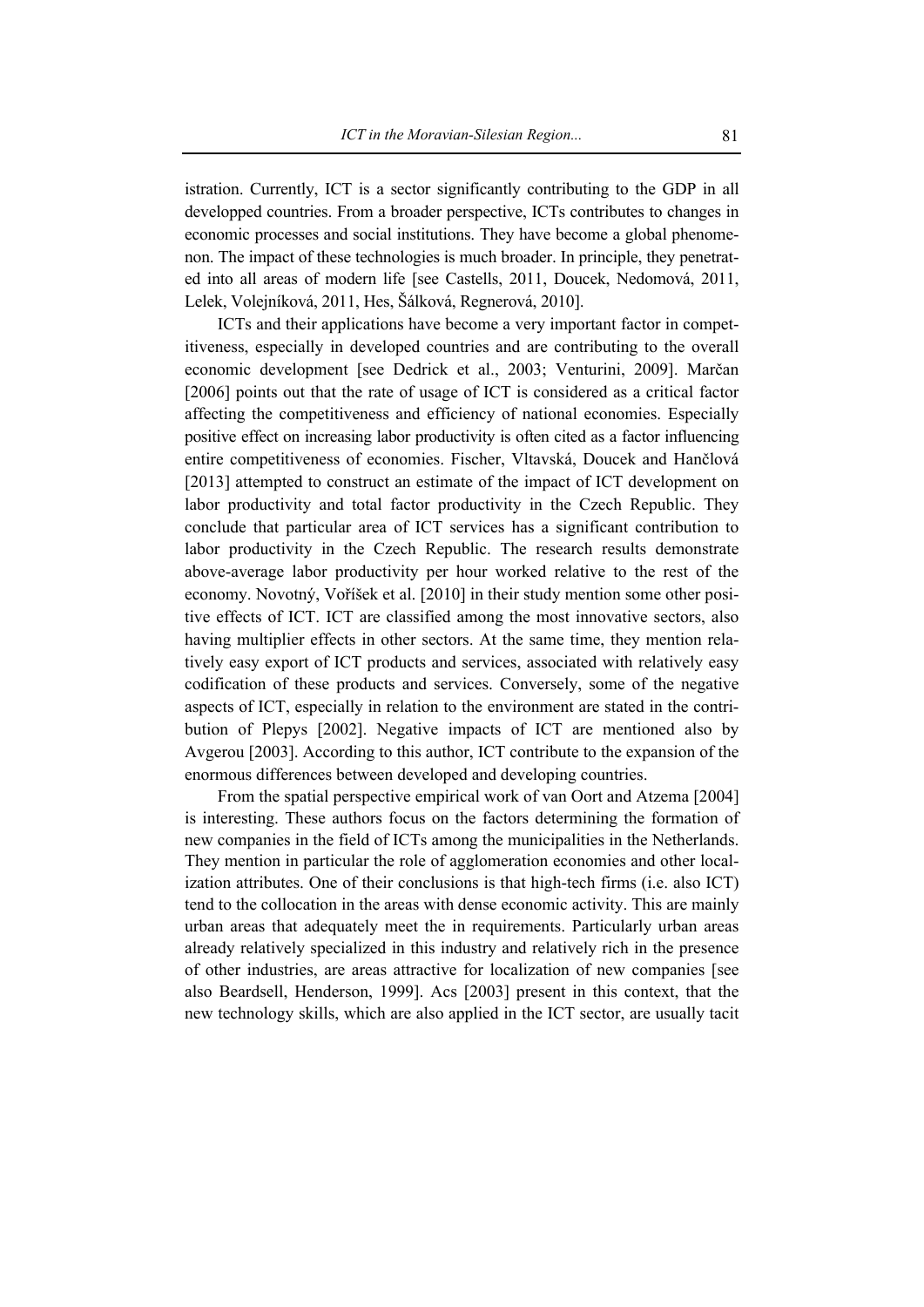by its nature. Thus, the availability of this knowledge as well as their growth spillovers is limited by the spatial proximity of high-tech companies or knowledge institution [see also Glaeser et al., 1992; Glaeser, 1999; Dumais et al., 2002; van Soest, Gerking, van Oort, 2004]. On the territory of the Czech Republic ICT from a spatial perspective is analyzed by Reinöhlová [2005], which discusses the possible effects of ICT on the development of peripheral areas. Blažek, Žížalová, Rumpel and Skokan [2011] deal also partly with ICT. The case studies are evaluated in this contribution. They focus on the biotech cluster and the ICT cluster. They examine their impact on the typologically two very different regions, the capital city of Prague and Ostrava.

### **1. Materials and methods**

The main objective of this paper is to analyze and assess development of the ICT sector in the Czech Republic and in the Moravian-Silesian Region (MS region). Attention is given also to the Tieto Czech ltd. and to the impacts of this company on the local and regional economy.

The first part is focused on the development of the information society in the Czech Republic and further on the ICT sector in the country. Data were analyzed for the period between 2008-2015, or in some cases only into 2014 due to limited availability of data. The actual data was obtained from publicly available database of the Czech Statistical Office. Based on the selected indicators, we're trying to point out large rate of penetration of ICT into the lives of people in the Czech Republic. Subsequently, we analyzed some selected characteristics of the development of ICT Sector in the Czech Republic.

The second part of the paper is focused on ICT in the territory of the MS Region. First, we analyzed development of the ICT sector in MS Region between years 2008-2014. Once again, we are relied on data, obtained from official statistics of the Czech Statistical Office. Secondly, we focus on the company Tieto Czech ltd. The Tieto Czech belongs among the largest employers in the ICT sector in the MS Region. Attention is focused on the influence on the regional as well as local economy. The company's official website, are used in this case as a source of information.

We start from the definition and delimitation by  $CZ - NACE$ , defined by the Czech Statistical Office, for the identification of ICT sector. Czech Statistical Office defines the ICT sector in several major categories as follows: ICT manufacturing industries, ICT trade industries and ICT service industries. ICT sector involves all businesses whose dominating activities belong to the CZ-NACE groups as follows (Table 1).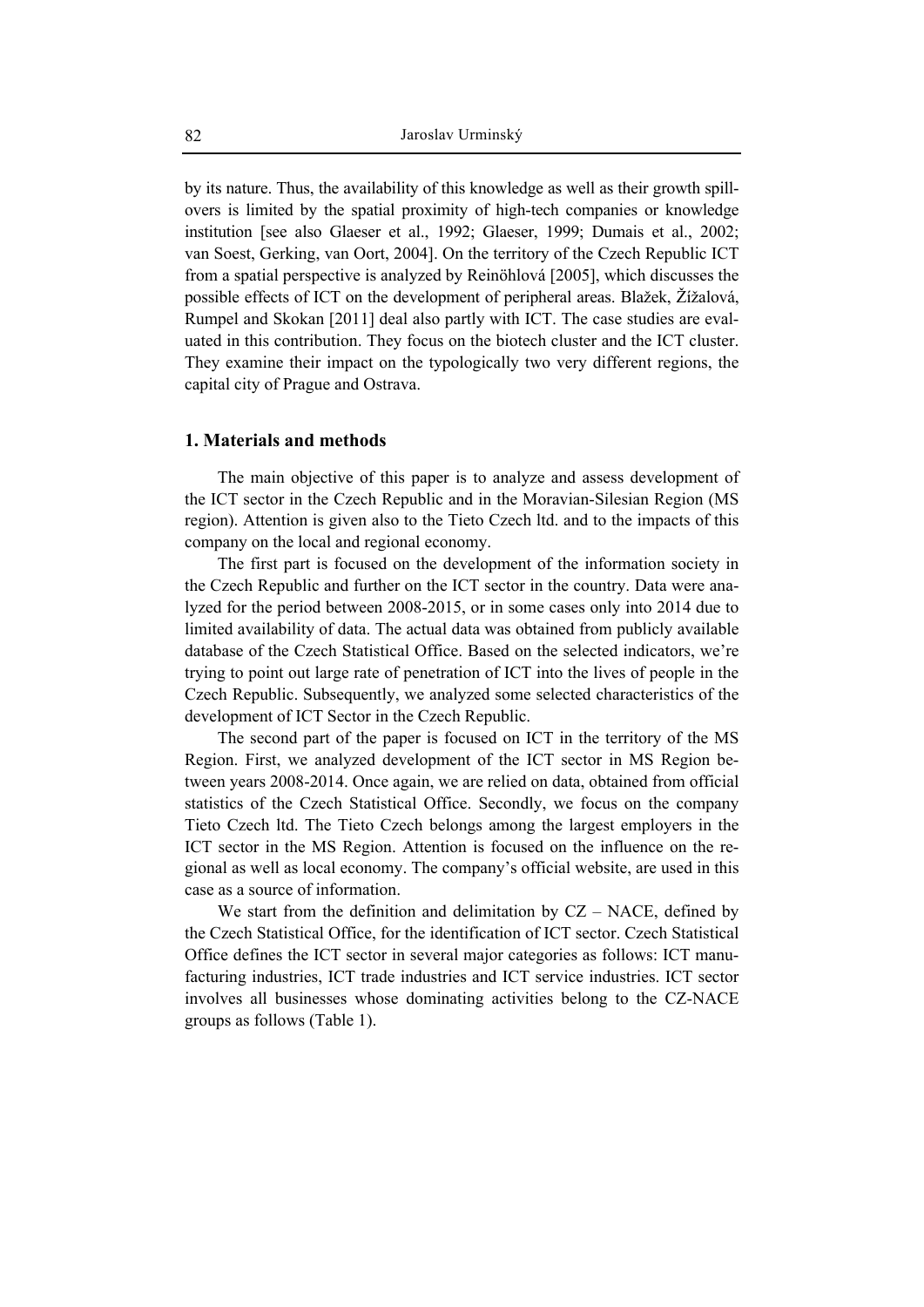| ICT manufactu-<br>ring industries | Manufacture of electronic components and boards (26.1)              |
|-----------------------------------|---------------------------------------------------------------------|
|                                   | Manufacture of computers and peripheral equipment (26.2)            |
|                                   | Manufacture of communication equipment (26.3)                       |
|                                   | Manufacture of consumer electronics and media (26.4 and 26.8)       |
| ICT trade<br>industries           | Wholesale of information and communication equipment (46.5)         |
| <b>ICT</b> services               |                                                                     |
| industries:                       |                                                                     |
| a) Telecom.<br>activities         | Wired telecommunications activities (61.1)                          |
|                                   | Wireless telecommunications activities (61.2)                       |
|                                   | Satellite and other telecommunications activities. (61.3 and 61.9)  |
| b) IT services                    | Software publishing (58.2 and 62.0)                                 |
|                                   | Data processing, hosting and related activities; web portals (63.1) |
|                                   | Repair of computers and communication equipment (95.1)              |

**Table 1.** ICT sector by Czech Statistical Office

### **2. Results**

In the following part of the article we focus on the development trends in information and communication technologies in the Czech Republic. Selected indicators are monitored between 2008-2015. The actual chapter is divided into two parts.

In the first part we follow the evolution of households with computers and internet access in the Czech Republic. We also pay attention to development of the share of people using the internet and their age structure. We also focus on selected activities of internet users. Further we analyze ICT sector as an economic sector in the Czech Republic.

The second part of the chapter focuses on ICT in MS Region. Firstly, we analyze selected indicators of the ICT sector. Furthermore, we focused on a selected company Tieto Czech ltd providing ICT services in the MS Region.

## **2.1. From Information Society of the Czech Republic towards its ICT sector**

Figure 1 shows the evolution of households with computers and internet access in the Czech Republic and the development of internet users at time. Through this chart, we show the rate of penetration of ICT into the lives of people in the Czech Republic.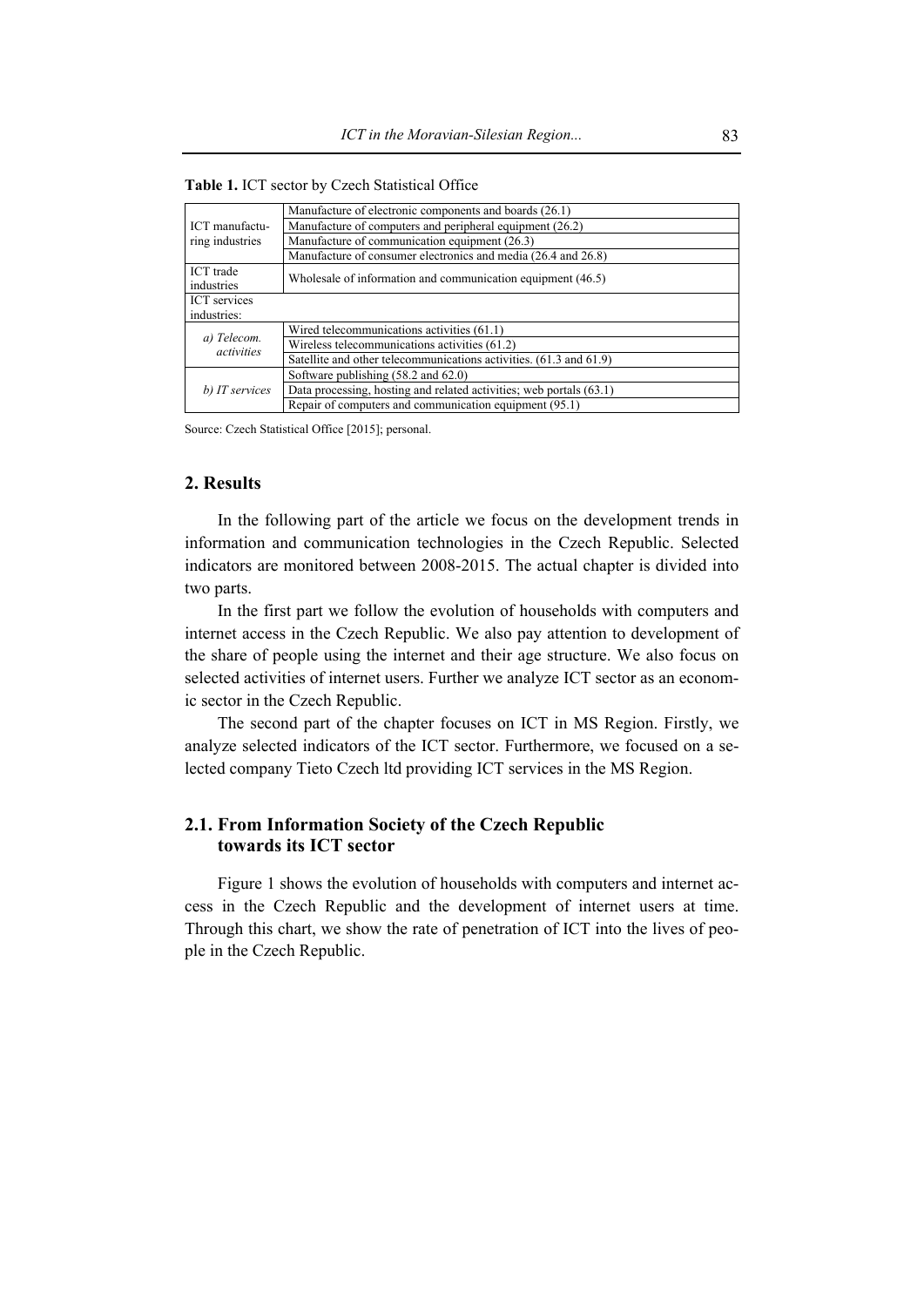

**Figure 1.** Households with computers, internet access and persons using internet (16+) in the Czech Republic

When we focus on the all of three monitored indicators, we note a significant increase in their values over time. Less than 50% of households in the Czech Republic was equipped only with computer, in 2008. Over the next seven years there has been an increase of about 25%. Therefore, computer was owned more than 3 million households in 2015. Even more significant growth we register in the case of households with internet access. During the same time period there was an increase of more than 30%. At the beginning of the period not all computers were connected to the internet. At the end of the period internet has been standard computer component. Significant upward trend is apparent also in the development of the proportion of internet users (16+). During the reporting period there was an increase of internet users by more than 20%. In 2015, internet users were  $\frac{3}{4}$  persons (16+) in the Czech Republic.

Overall, we can say that computer with internet access has become a normal part of households in the Czech Republic and the majority of people over 16 years are become internet users. At the same time, there did not show any significant effects of the economic crisis. We start from the growing trend of buying computers, despite some slowdown in the rate of growth.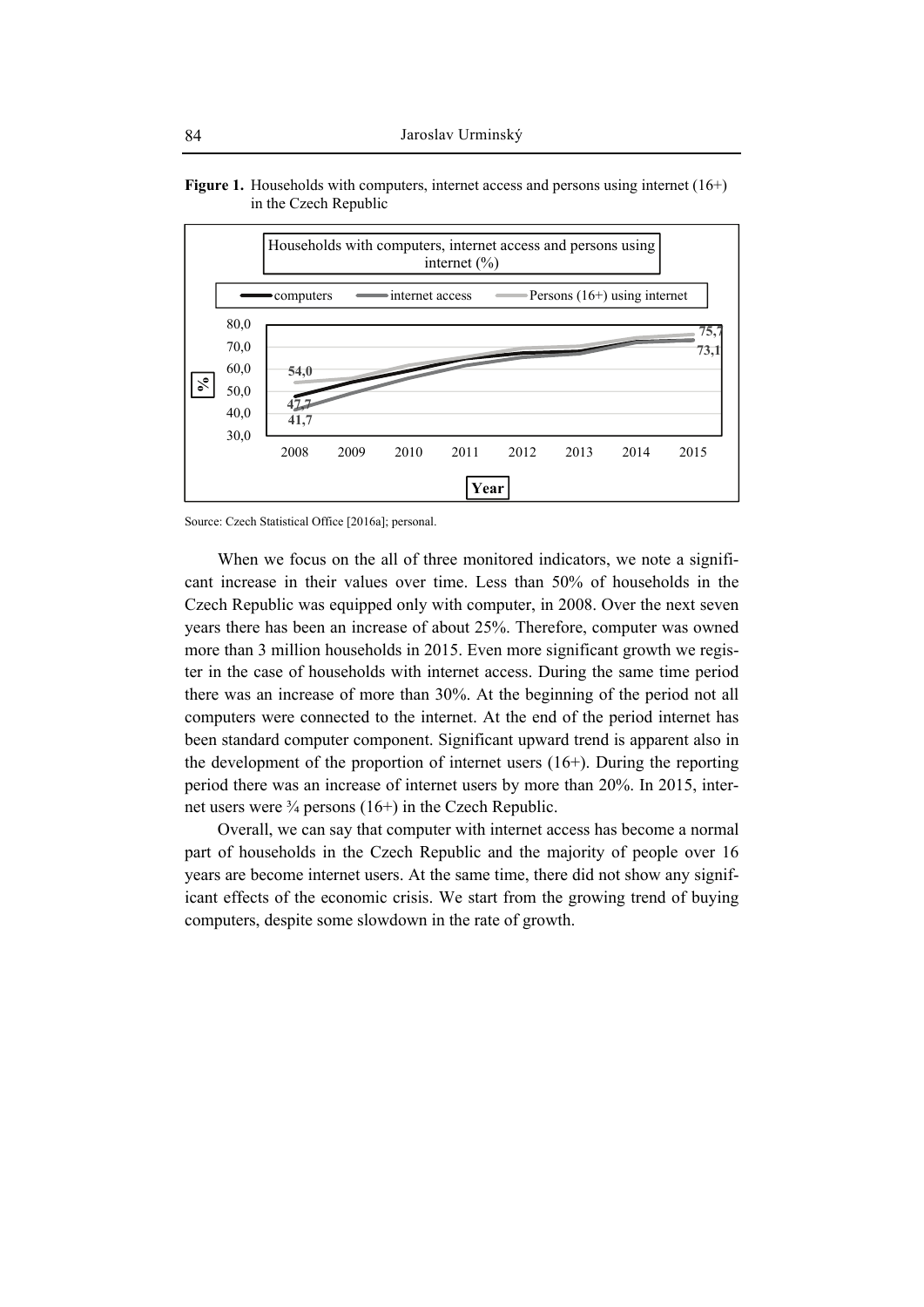

Figure 2. Persons (16+) using internet by age group in the Czech Republic

Internet users by age structure are shown in Figure 2. A general view shows increasing number of people using the internet in all six designated age groups. Naturally, the largest proportion of people using the internet is in the youngest age group of 16-24 years, which is valid in the long time. During the reporting period, there was the smallest increase in the proportion of people using the internet, only 6,7%. However, due to the high initial values in this age group, we are approaching to the limit of 100%. The lowest percentages of people using the internet is apparent in the age category 65+. This age group is made up of people of retirement age. However, we register a significant increase of 22,3%. Internet users were more than  $\frac{1}{4}$  of people of retirement age in 2015. The most striking change can be observed in the age group 55-64 years. During the seven years it has increased the proportion of internet users by 35%. Currently, in this age category internet users are almost 70% of people. Increase of the proportion of internet users more than 30% we can found in the age group 45-54 years. In the age range 16-44 years are the proportion of internet users an average 95% in 2015.

Overall, we can say that in relatively short period of time there has been a sharp increase in the proportion of people using the internet. This boom was apparent across the age structure of the population. In the future, we can expect continuing growing number of internet users, particularly in older age groups.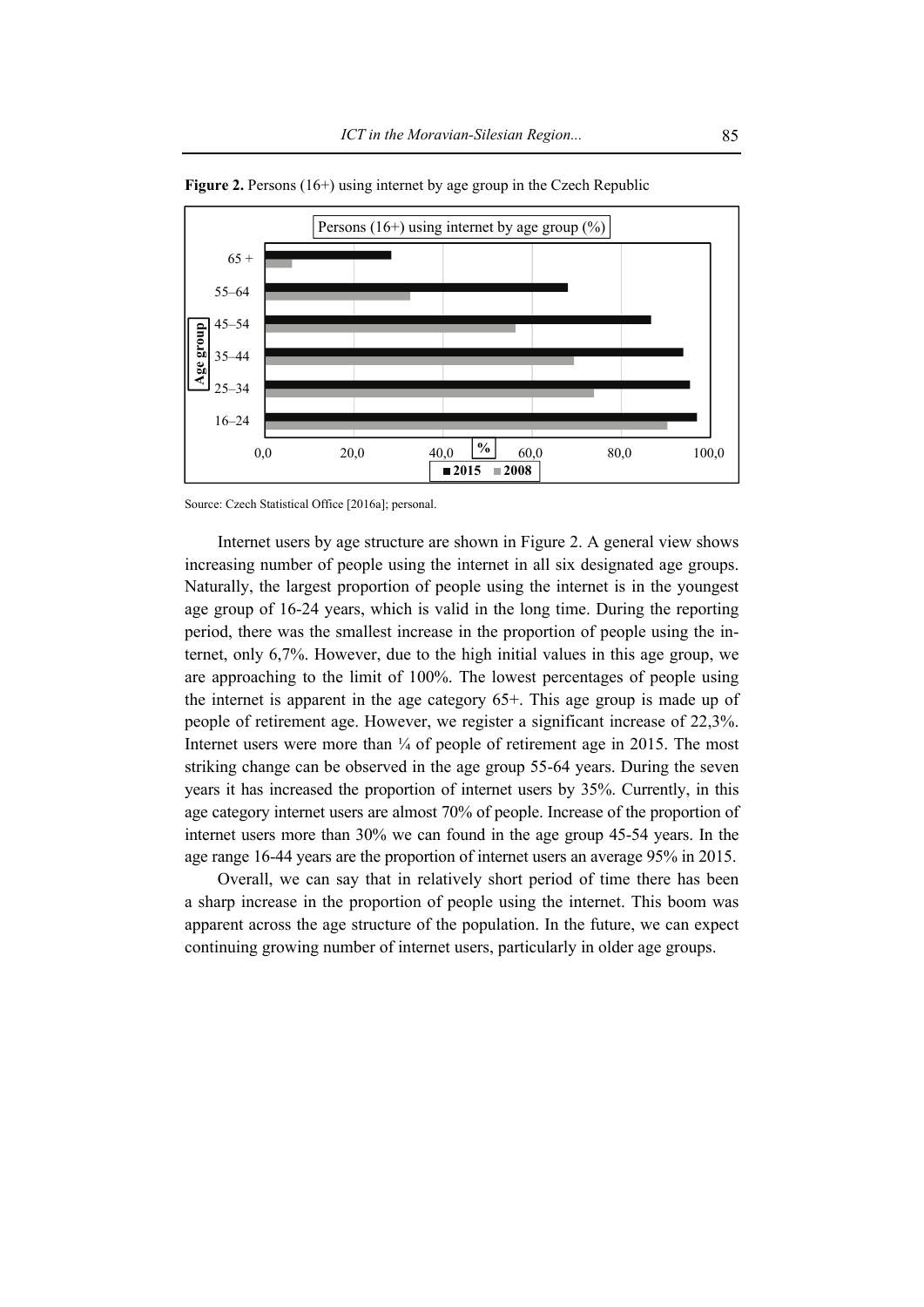



In another part of the paper we focus on selected activities of the population on the internet. We monitored the developments in the following categories: Internet shopping, Internet banking, Reading news, Internet calling and E-mail communication. These selected categories represent basic human activities such as buying goods and services, financial transactions, information needs and interpersonal communication. We focus on the changes between 2008 and 2015. In all selected categories, we can see a significant increase in the satisfying needs by internet. We see a gradual shift of activities into the digital sphere. The most striking progress we register in reading news and internet banking, more than 30%. The most widespread activity conducted through the internet has long been an e-mail communication. In the reporting period it increased by 23%. Communication by e-mail is used more than 70% of persons over 16 years in 2015. In the area of purchasing goods and services, we can see an increase by 20,9% and in the internet calling by 17,4%.

The above data show growing confidence in digital technologies, or there is gradual shift of meeting needs into the digital sphere.

Table 2 shows selected economic characteristics of the ICT sector in the Czech Republic. Due to limited availability of data time series was data observed only in 2014.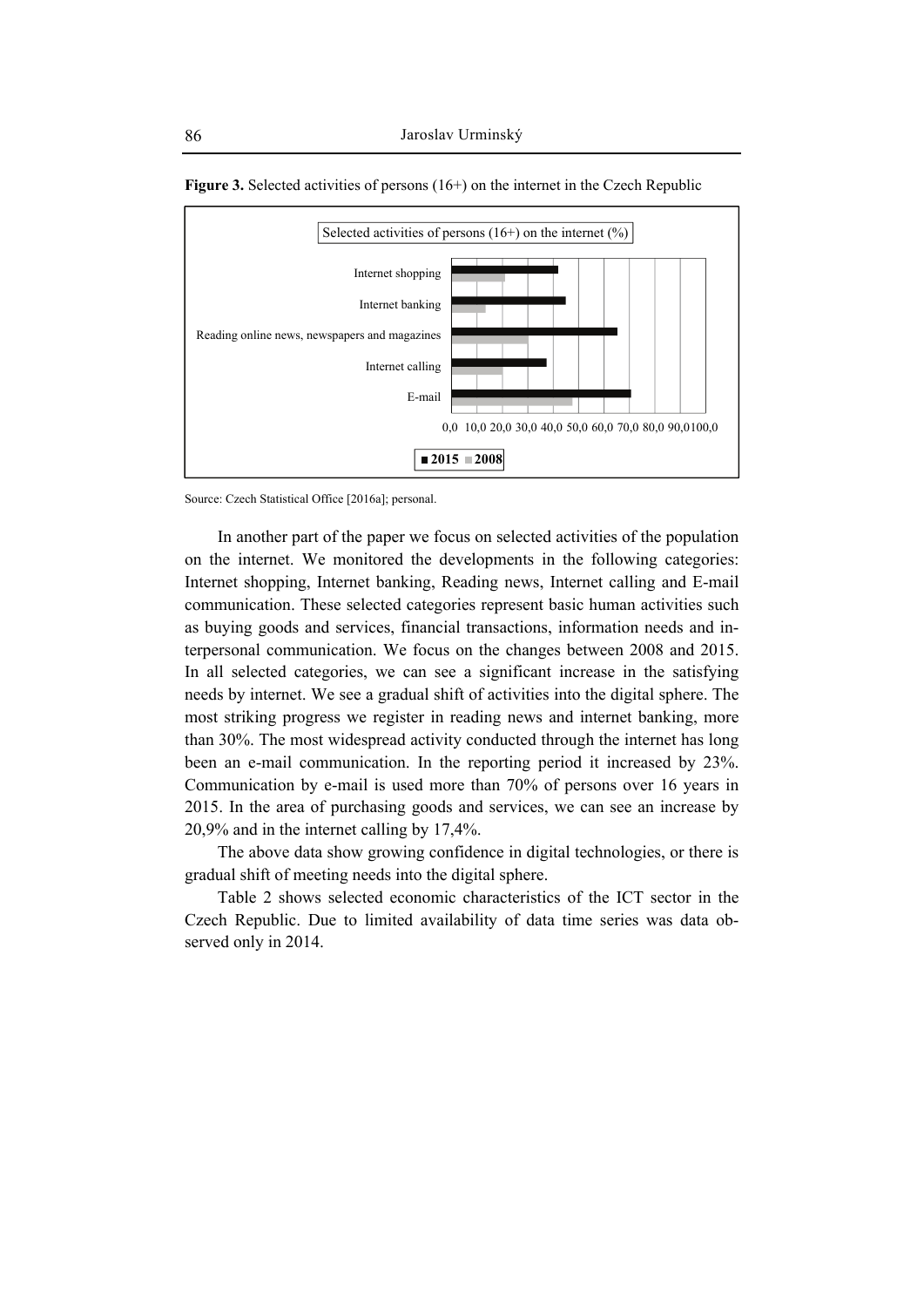| ICT sector                                           | 2008    | 2009    | 2010    | 2011    | 2012    | 2013    | 2014    |
|------------------------------------------------------|---------|---------|---------|---------|---------|---------|---------|
| Number of active enterprises                         | 29 9 31 | 31 259  | 32 315  | 32 657  | 32 789  | 32 876  | 33 931  |
| Number of employees                                  | 143 044 | 137406  | 136 668 | 140 917 | 141 139 | 140 418 | 143 425 |
| Average gross monthly wage<br>per FTE employee (CZK) | 36 820  | 39 455  | 39 827  | 40 851  | 42 461  | 42 152  | 43 828  |
| R&D expenditure<br>(million CZK)                     | 5 1 6 3 | 4 7 3 2 | 4 7 9 0 | 5 6 4 3 | 6 1 9 9 | 6499    | 8.515   |
| Total revenue<br>(million CZK)                       | 672 219 | 627 658 | 665424  | 649 293 | 659 877 | 651 545 | 693 277 |

**Table 2.** ICT sector in the Czech Republic 2008-2014

Due to the development of monitored indicators, we can conclude that the ICT sector is also suffering for the impacts of the economic crisis. In some areas the impact of the crisis is tangible, for example in the decline of the number of employees or in decline in R & D expenditures or in the decrease of total revenues. However, we can see a relatively quick turnaround to a growing trend. On the other hand, it can be observed that the economic crisis did not stop the formation of new businesses in the ICT sector. There was an increase of enterprises in the ICT sector by 4000 between 2008 and 2015. Also, average gross monthly wage showed a continuous rise. The increase in average gross wages in the same period amounted to 7000 CZK. We can also mention that the average gross wages in the ICT sector, moving well above the long term average gross wage in the business sphere in the Czech Republic.

Based on the observed indicators and their development in time, we can say, that the ICT sector appears to be relatively resilient to the impacts of the recent economic crisis in the Czech Republic.

### **2.2. ICT in the Moravian – Silesian Region**

Table 3 shows some selected economic characteristics of ICT sector in the Moravian-Silesian Region. Due to limited availability of data time series, the data were observed until 2014.

| ICT in the MS Region                                     | 2008    | 2009    | 2010    | 2011    | 2012   | 2013   | 2014    |
|----------------------------------------------------------|---------|---------|---------|---------|--------|--------|---------|
| ICT specialists, Headcount (thousands)                   |         | 10.6    | 14.5    | 13.7    | 11.5   | 14.9   | 14.8    |
| Average monthly gross wage in ICT (CZK)                  | 29 30 3 | 30 552  | 30 674  | 34 707  | 34 357 | 36828  | 34 4 24 |
| Average monthly gross wage in business<br>sector $(CZK)$ | 24 4 21 | 23 749  | 24 5 68 | 23 746  | 23 994 | 24 089 | 24 257  |
| Export of computer services (CZK millions)               | N/A     | 1 298   | 696     | 1936    | 2421   | 2642   | 2612    |
| Businesses by CZ-NACE (ICT) principal<br>activity        | 3 5 3 1 | 4 0 4 4 | 4418    | 4 1 0 5 | 3692   | 3451   | 3 2 3 9 |

**Table 3.** ICT Sector in the Moravian-Silesian Region

Source: Czech Statistical Office [2016b]; personal.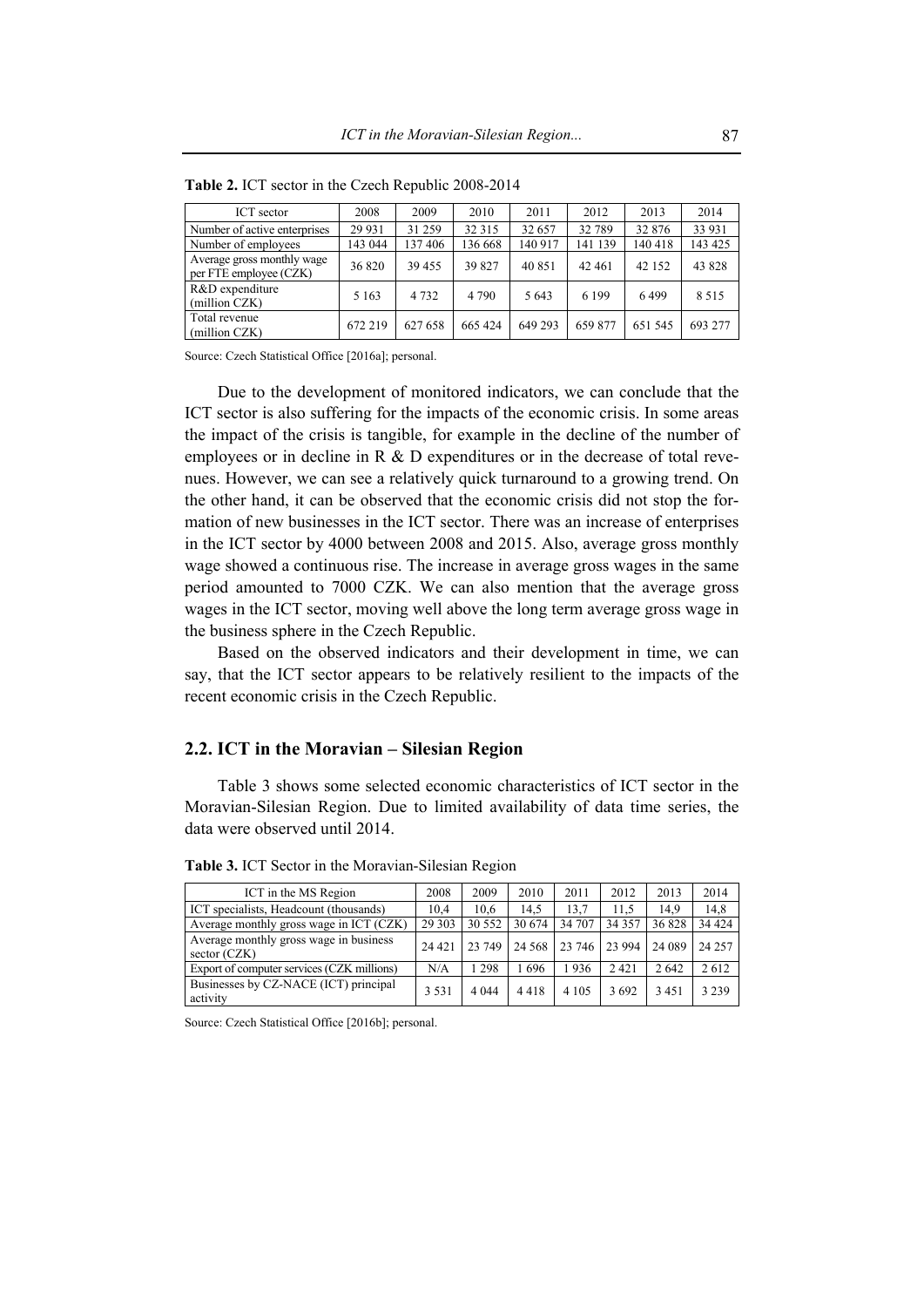ICT sector can be characterized by a growing trend in the MS Region. Looking at the development of the labor force we can observe an increase in the number of employees overtime. There was an increase of more than 4000 workers between 2008 and 2014. Increase in the number of workers is accompanied by an increase in the average gross wage. While the average gross wage in the business sector even slightly decreased in the MS Region, we can register a growing trend in the average wage in ICT. There was an increase by more than 5000 CZK. The average gross wages reached the level of 140% compared to the average gross wage in the business sector in the MS Region in 2014. Thus, apparent is above average compensation to the employees in the ICT sector. There was evident also more than twofold increase in exports of the computer services between 2008 and 2014. The impacts of the economic crisis influenced mostly development of the businesses in the ICT sector. In this case, can we see a drop in the number of enterprises by nearly 300 companies between 2008 and 2014.

The ICT sector has also institutional facilities on the territory of the MS Region. Due to the nature of the ICT sector, its strengths and recent developments in the region, the ICT is considered also by the institutions. ICT sector has been identified as one of the strategic sectors in the MS Region and have been incorporated into the strategic documents, such as Development Strategy of the Moravian-Silesian Region or Regional Innovation Strategy. From the spatial perspective, regional city of Ostrava has become an imaginary center of the ICT sector in the MS Region. In Ostrava there are 40% of all ICT businesses in the region. There is also headquarters of the IT Cluster. IT Cluster connects educational institutions and businesses. ICTs have also a significant research and development facilities in Ostrava. The main role is played by the VŠB − Technical University of Ostrava. There is independent faculty focused on the ICTs, Faculty of Electrical Engineering and Computer Science. Significant growth impetus for the ICT sector has become a national supercomputing center IT4 Innovations. IT4 Innovations is also part of the Technical University of Ostrava. Here are performed basic research and also applied research. Part of IT4 Innovation are two supercomputers ANSELM and SALOMON. The main research areas are excellent scientific research in the areas of high performance computing and embedded computing industry focus. IT4Innovations is also part of the prestigious partnership between European supercomputing centers, associated by PRACE initiative. The largest ICT company in the region, Tieto Czech, ltd. is also located in Ostrava. The company will be described in following section.

Tieto belongs among the largest North European IT companies providing IT services. The company has headquarters in Helsinki. It currently employs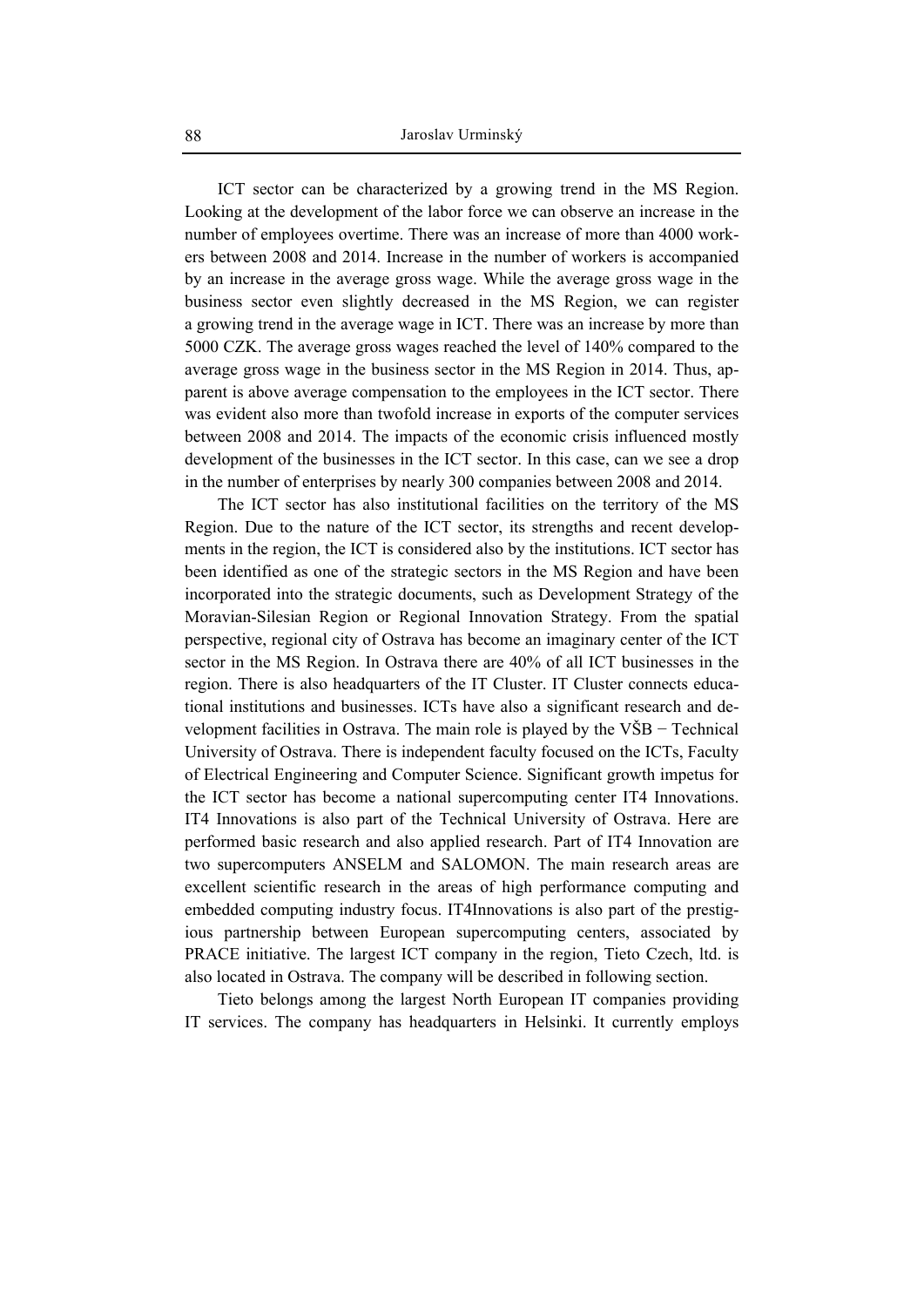more than 13 000 experts in almost 20 countries. It is a joint stock company whose shares are traded on NASDAQ. The company provides IT services to both private and public sector. For example, in 2015 the company became a provider of data center services and capacity services for the Finnish government sector. On this contract is involved approximately 100 employees of the Ostrava branch Tieto Czech. Tieto Czech is the largest employer in the area of ICT services in the Moravian-Silesian Region and ranks among the largest employers in this sector in the Czech Republic.

Tieto corporation opened a software center Tieto Czech ltd in the regional city of Ostrava in 2004. Areas, which Ostrava branch addresses are e.g. Business Information Exchange, Business Intelligence, Business systems, etc. within the branch, also application development operates there. In the hierarchical structure of the organization Ostrava branch is in third place, according to the number of employees. Currently, it employs more than 2000 employees. According to the number of employees occupied the company fourth place among the largest employers in Ostrava, towards the end of 2015. From the private sector it was ranked second just behind ArcelorMittal Ltd. [see: City of Ostrava, 2016]. During the first eight years of existence, the number of employees rose so much that activities of company had to be located in four separate buildings. This unsustainable trend was manifested by construction of a new architecturally valuable building, called The Tieto Towers. The company pays attention to the impacts of their activities on the environment. They have prepared own environmental policy with clearly defined measurable goals. They declared responsibility to the environment, where environmental responsibility is perceived as one of the key and long-term priorities. Ecological principles are respected also by the Czech branch. The new building Tieto Towers meets environmental requirements, which is confirmed obtain the British certification BREEAM. The certification is issued to the building with a favorable impact on the environment. The company also supports staff mobility, when allows both short and long stays on its foreign branches. The Significant position of the company also confirms, that its CEO Peter Lukasik was appointed by Finnish honorary consul for MS region, Olomouc, Hradec Králové and Pardubice region in 2014 [see: Tieto Czech, 2016].

On the other hand, we should mention some negative aspects of the company. Employees receive substantially lower wages in the Ostrava branch, than employees in the parent company in Finland. The content of the Ostrava branch is also research and development activity. However, research and development activities there play rather negligible role compared to other activities. We can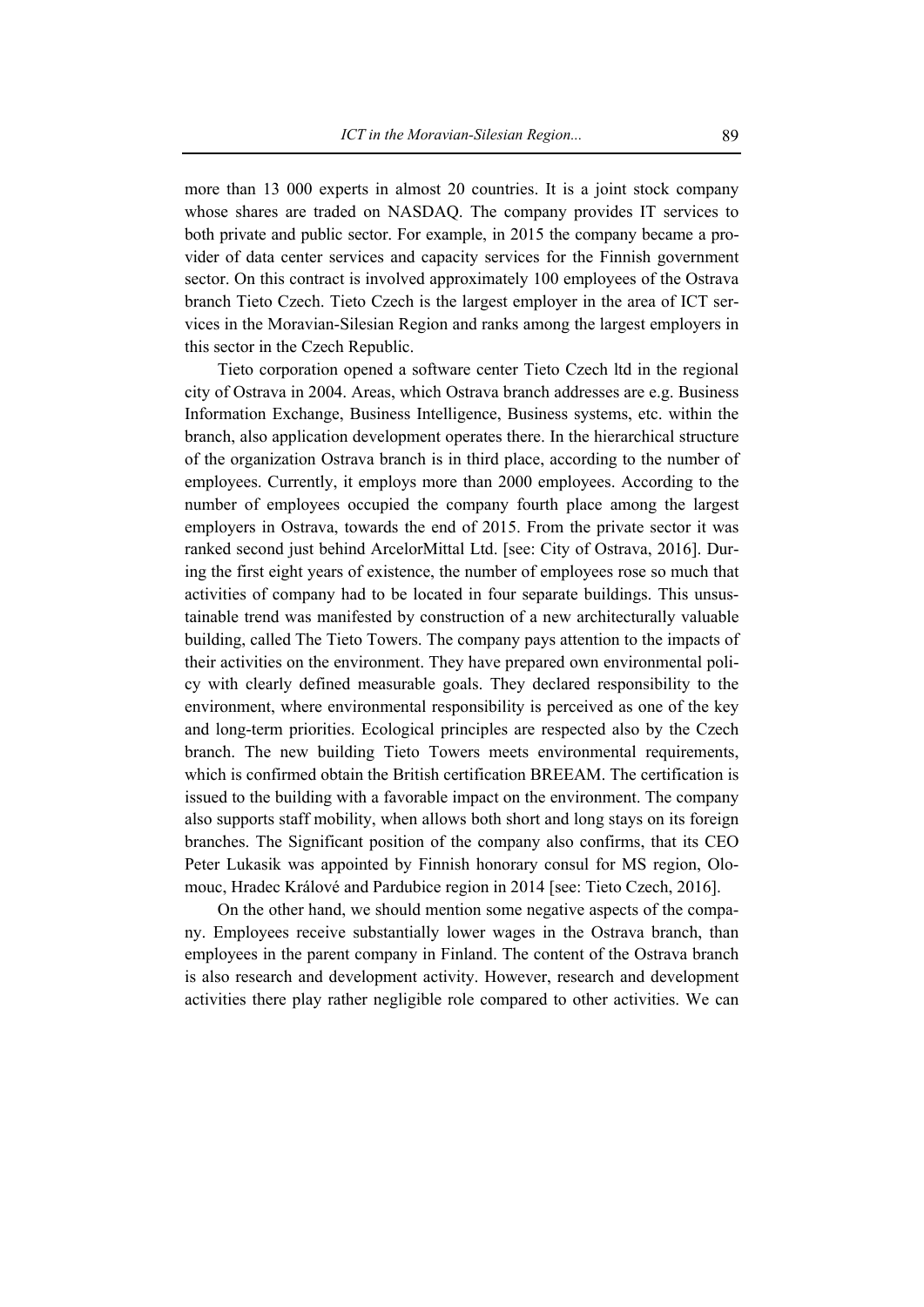register reserves with connection Ostrava branch to the existing research and development infrastructure in the Moravian-Silesian Region.

The impact of the company on the regional economy can be perceived also in the form of effects on the image of the region. Image of the territory can be included among important soft factors of regional development. We can say that it is a perception of a particular territory by individuals, who are not directly located in this territory. Image therefore primarily operates beyond the region itself. Currently, image is considered as important soft factors of regional development. Image of the territory is co-created inter alia, through image of the individual companies operating in the territory. Currently, we can perceive Tieto Czech as a company with positive effect on the region´s image. We can see here a win-win situation. On the one hand, we can register the strengthening brand of the company itself thanks to the company's activities and on the other hand, strengthening the positive image of the region. This situation reflects many awards that the company received in recent years. Individual awards are associated with their media reflection, of course.

Tieto Czech was awarded by the Czech marketing company for Building Brand Awareness in 2014, when the company positively affects competitive conditions in the region. Award was granted primarily for business success, cultivating relationships with employees, professionals and public, as well as socially responsible activities of regional scope. The firm was also awarded as Bicycle-Employer of the Year in Ostrava, in 2016. It seems important to considerable popularity among young educated workforce.

Tieto Czech won award the most attractive employer in the MS region in 2015. Award was received in the context of a survey conducted by AIESEC named The Most Desired Company. The survey was conducted among university students in the Czech Republic. Tieto Czech was ranked among the five most attractive employers in the IT sector in the survey TOP Employers 2016. The survey was organized by the Czech Union of Students and graduates and was conducted among university students in the Czech Republic. The survey involved more than 10 000 students. For students were especially crucial job content, career development opportunities and corporate culture for the choice of the most attractive employers. The company was ranked at fourteenth place among one hundred most attractive IT employers in the ranking of the Czech Republic's Most Attractive Employers 2016 in the Czech Republic. While doing so, company was not included in the original tender companies, for which it is possible to vote. The students spontaneously added this company into the ranking and pushed up her on the fourteenth place. For this reason, Tieto Czech has earned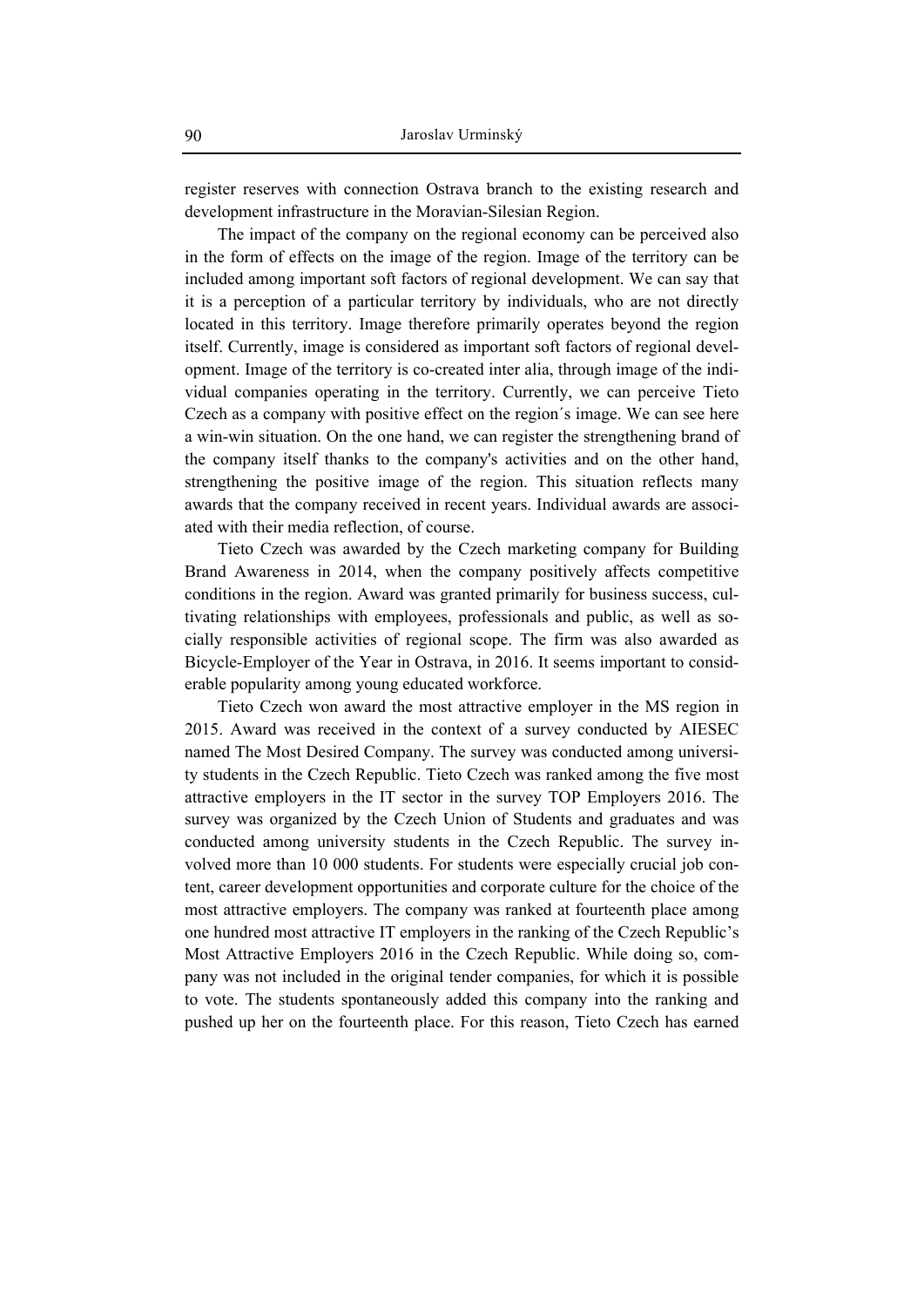another award Highest New Entrant 2016. In the survey conducted by Universum in cooperation with Studenta Media voted more than 14 000 students from 63 universities and more than 4000 young and senior professionals. We see that the company is highly appreciated among the young educated workforce, so important for the regional economy. It is also clear that the company is perceived positively among students across the Czech Republic. We can say that there is not only obvious positive brand perception of the company, but also strengthening positive image of the region.

### **Conclusions**

This paper demonstrated significant penetration of ICT into the lives of people in the Czech Republic. Within a relatively short period, in Czech households there occurred a substantial increase in computer facilities and internet access. The increase in the proportion of people (16+) using the internet, across all age categories is also noticeable. In the future, we can expect that will occur to growth of internet users in the Czech Republic in a relatively short period. Internet is increasingly used as a means of meeting the basic needs of the population, such as the purchase of goods and services, financial transactions, communications, and as a source of information. Overall, we can say there is growing confidence in digital technologies in the Czech Republic. ICT sector appears to be relatively resilient to the impact of the recent economic crisis. At the national level as well as the territory of the MS Region, one can contemplate ICT sector is growing.

The center of the ICT sector is becoming a regional city of Ostrava in the MS region. Forty percent of companies from the ICT sector in MS region are located in Ostrava. It houses the largest IT company in the region Tieto Czech ltd. Impacts of the company on a local or regional economy, can be seen in two dimensions. The first of these are as tangible factors. The Company is an important employer in important progressive economic sector of ICT services. Among the activities of the local branch development section is present too. Employees receive considerably higher wages than is average wage in business sector in the MS region. Despite foreign ownership fairly considerable resources are invested into Ostrava branch. Another feature is the connection to supraregional and global networks. The second level can be described as an intangible factors. Here we emphasize in particular the effect of specific corporate culture, with respecting the concept of sustainable development. Crucial role can be as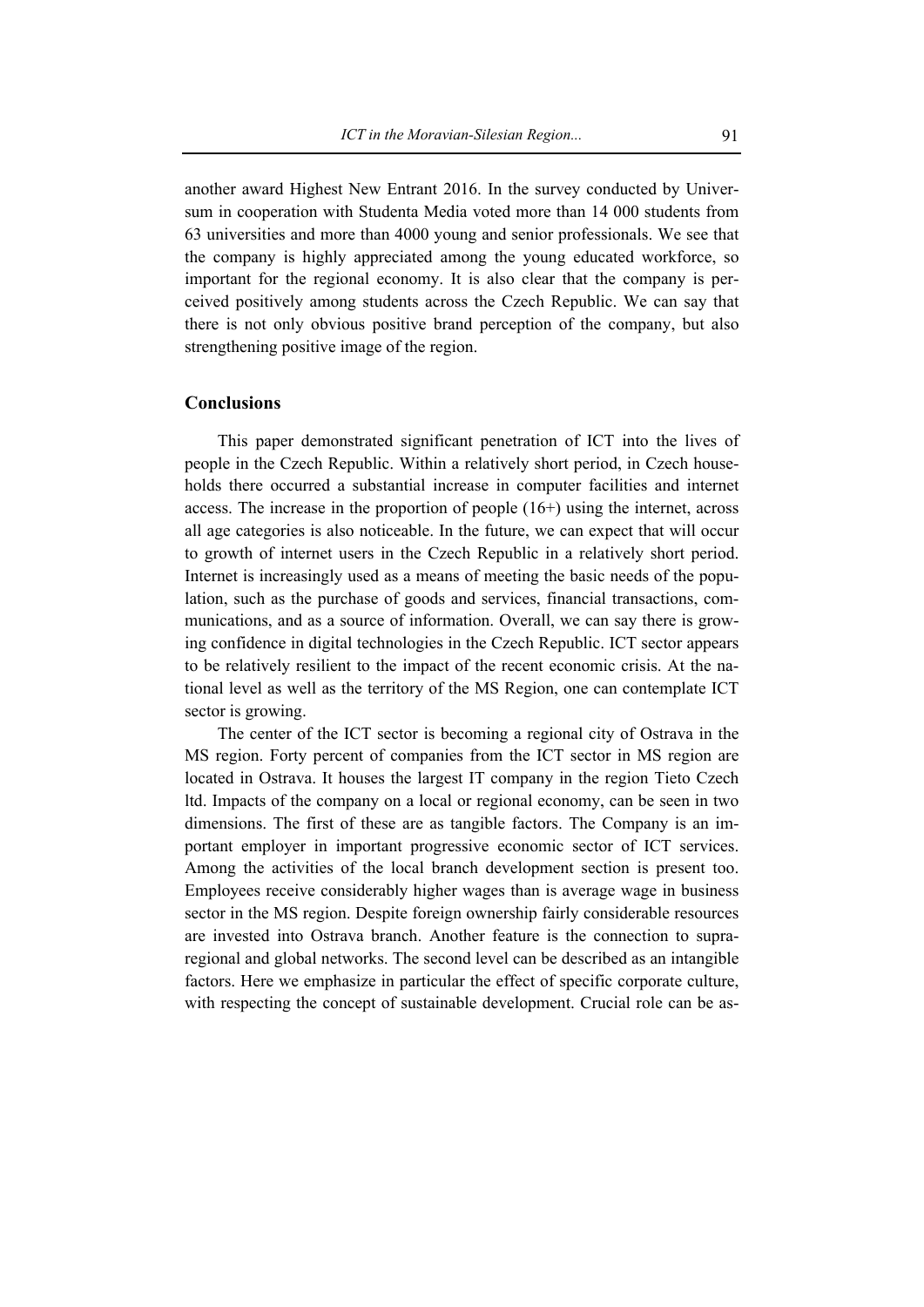cribed also to the creation and strengthening the positive image of the city, or the whole region. We see the necessity of building a positive image of the territory, which plays a significant role especially in the so-called old industrial regions, into which can we include also Moravian-Silesian region.

### **References**

- Acs Z. (2003), *Innovation and the Growth of Cities*, Edward Elgar Publishing, Cheltenham, UK.
- Avgerou Ch. (2003), *The Link between ICT and Economic Growth in the Discourse of Development* [in:] M. Korpela et al. (eds.), *Organizational Information Systems in the Context of Globalization*, Vol. 126 of the series IFIP, Springer, Science+Business Media, New York, pp. 373-386.
- Beardsell M., Henderson V. (1999), *Spatial Evolution of the Computer Industry in the USA*, "European Economic Review", Vol. 43, Iss. 2, pp. 431-456.
- Blažek J., Žížalová P., Rumpel P., Skokan K. (2011), *Where Does the Knowledge for Knowledge-intensive Industries Come from? The Case of Biotech in Prague and ICT in Ostrava*, "European Planning Studies", Vol. 19, Iss. 7, pp. 1277-1303, DOI: 10.1080/09654313.2011.573136, https://www.researchgate.net/publication/215880 392 Where Does the Knowledge\_for\_Knowledge-intensive\_Industries\_Come\_ From\_The\_Case\_of\_Biotech\_in\_Prague\_and\_ICT\_in\_Ostrava (accessed: 26.08.2016).
- Castells M. (2011), *The Rise of the Network Society: The Information Age: Economy, Society, and Culture*, 2<sup>nd</sup> ed. Wiley-Blackwell, Oxford, UK.
- City of Ostrava, Facts Sheets Ostrava (2016), https://www.ostrava.cz/en/podnikatelinvestor/ke-stazeni/faktograficke-listy/faktograficke-listy/copy\_of\_FL2016\_EN\_ final.pdf (accessed: 26.08.2016).
- Czech Statistical Office (2015), *Czech Republic in Figures*, https://www.czso.cz/csu/ czso/ceska-republika-v-cislech-2015 (accessed: 26.08.2016).
- Czech Statistical Office (2016a), *Informační Ekonomika*, https://www.czso.cz/csu/czso/ informacni\_ekonomika (accessed: 26.08.2016).
- Czech Statistical Office (2016b), *Statistical Yearbook of the Moravskoslezský Region 2008-2014*, https://www.czso.cz/csu/czso/801011-11-eng\_r\_2011-18 (accessed: 26.08.2016).
- Dedrick J., Gurbaxani V., Kraemer K.L. (2003), *Information Technology and Economic Performance: A Critical Review of the Empirical Evidence*, "ACM Computing Surveys" March, Vol. 35, Iss. 1, pp. 1-28.
- Doucek P., Nedomová L. (2011), *Porovnání ICT sektorů v České republice a Slovenské republice*, Acta Oeconomica Pragensia, Vol. 19, Iss. 5, pp. 68-86, Vysoká škola ekonomická v Praze, Praha, http://scholar.google.cz/scholar?q=Doucek%2C+P.+ and+L.+Nedomov%C3%A1+%282011%29.+Porovn%C3%A1n%C3%AD+ICT+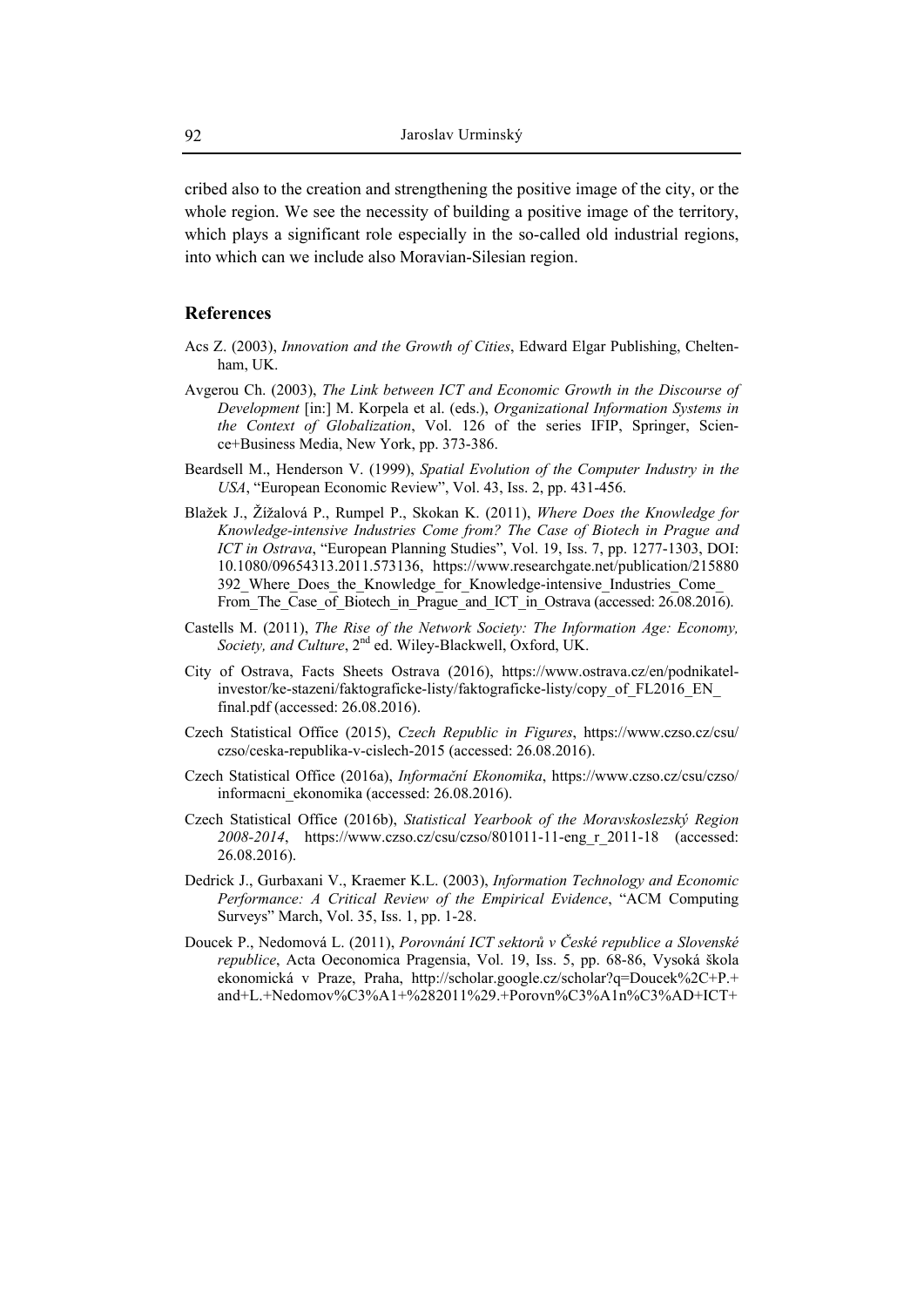sektor%C5%AF+v+%C4%8Cesk%C3%A9+republice+a+Slovensk%C3%A9+repu blice.&btnG=&hl=cs&as\_sdt=0%2C5&as\_vis=1/2011 (accessed: 26.08.2016).

- Dumais G., Ellison G., Glaeser E.L. (2002), *Geographic Concentration as a Dynamic Process*, "The Review of Economics and Statistics", Vol. 84, Iss. 2, pp. 193-204, DOI: 10.1162/003465302317411479.
- Fischer J., Vltavská K., Doucek P., Hančlová J. (2013), *Vliv informačních a komunikačních technologií na produktivitu práce a souhrnnou produktivitu faktorů v České republice*, "Politická ekonomie", Vol. 61, Iss. 5, pp. 653-674, https://www.google.cz/?gws\_rd=ssl#q=Fischer%2C+J.%2C+Vltavsk%C3%A1%2 C+K.%2C+Doucek%2C+P.%2C+and+J.%2C+Han%C4%8Dlov%C3%A1+(2013). +Vliv+informa%C4%8Dn%C3%ADch+a+komunika%C4%8Dn%C3%ADch+tech nologi%C3%AD+na+produktivitu+pr%C3%A1ce+a+souhrnnou+produktivitu+fak tor%C5%AF+v+%C4%8Cesk%C3%A9+republice (accessed: 26.08.2016).
- Glaeser E.L. (1999), *Learning in Cities*, "Journal of Urban Economics", Vol. 46, Iss. 2, pp. 254- 277, DOI:10.1006/juec.1998.2121.
- Glaeser E.L. et al. (1992), *Growth in Cities*, "Journal of Political Economy", Vol. 100, Iss. 6, pp. 1126-1152, http://dimetic.dime-eu.org/dimetic\_files/Glaeser%20et%20 al%201992.pdf (accessed: 26.08.2016).
- Hes A., Šálková D., Regnerová M. (2010), *ICT in the Retail in the Czech Republic*, Acta Universitatis Agriculturae et Silviculturae Mendelianae Brunensis, Vol. 58, Iss. 6, Mendel University Press Brno, pp. 146-150, DOI: http://dx.doi.org/10.11118/ actaun201058060143.
- Lelek T., Volejníková J. (2011), *Hospodářský růst v éře nové ekonomiky*, Scientific papers of the University of Pardubice, Series D, Faculty of Economics and Administration, University of Pardubice, Pardubice, pp. 106-120, https://dk.upce.cz// handle/10195/42685 (accessed: 26.08.2016).
- Marčan M. (2006), *Informační a komunikační technologie v České republice stručný přehled*, Ministry of Industry and Trade, Praha, http://www.mpo.cz/dokument 16200-strana1.html (accessed: 26.08.2016).
- Novotný O., Voříšek J. et al. (2011), *Digitální cesta k prosperitě*, Professional Publishing, Praha.
- Oort F.G. van, Atzema O.A.L.C. (2004), *On the Conceptualization of Agglomeration Economies: The Case of New firm Formation in the Dutch ICT Sector*, "The Annals of Regional Science", Vol. 38, Iss. 2, pp. 263-290, DOI: 10.1007/s00168-004-0195-8, https://www.researchgate.net/publication/24053605 On the Conceptualization of \_Agglomeration\_Economies\_The\_Case\_of\_New\_Firm\_Formation\_in\_the\_Dutch\_ ICT\_Sector (accessed: 26.08.2016).
- Plepys A. (2002), *The Grey Side of ICT*, "Environmental Impact Assessment Review", Vol. 22, Iss. 5, pp. 509-523, DOI: 10.1016/S0195-9255(02)00025-2, https://www.researchgate.net/publication/222665790\_The\_grey\_side\_of\_ICT (accessed: 26.08.2016).